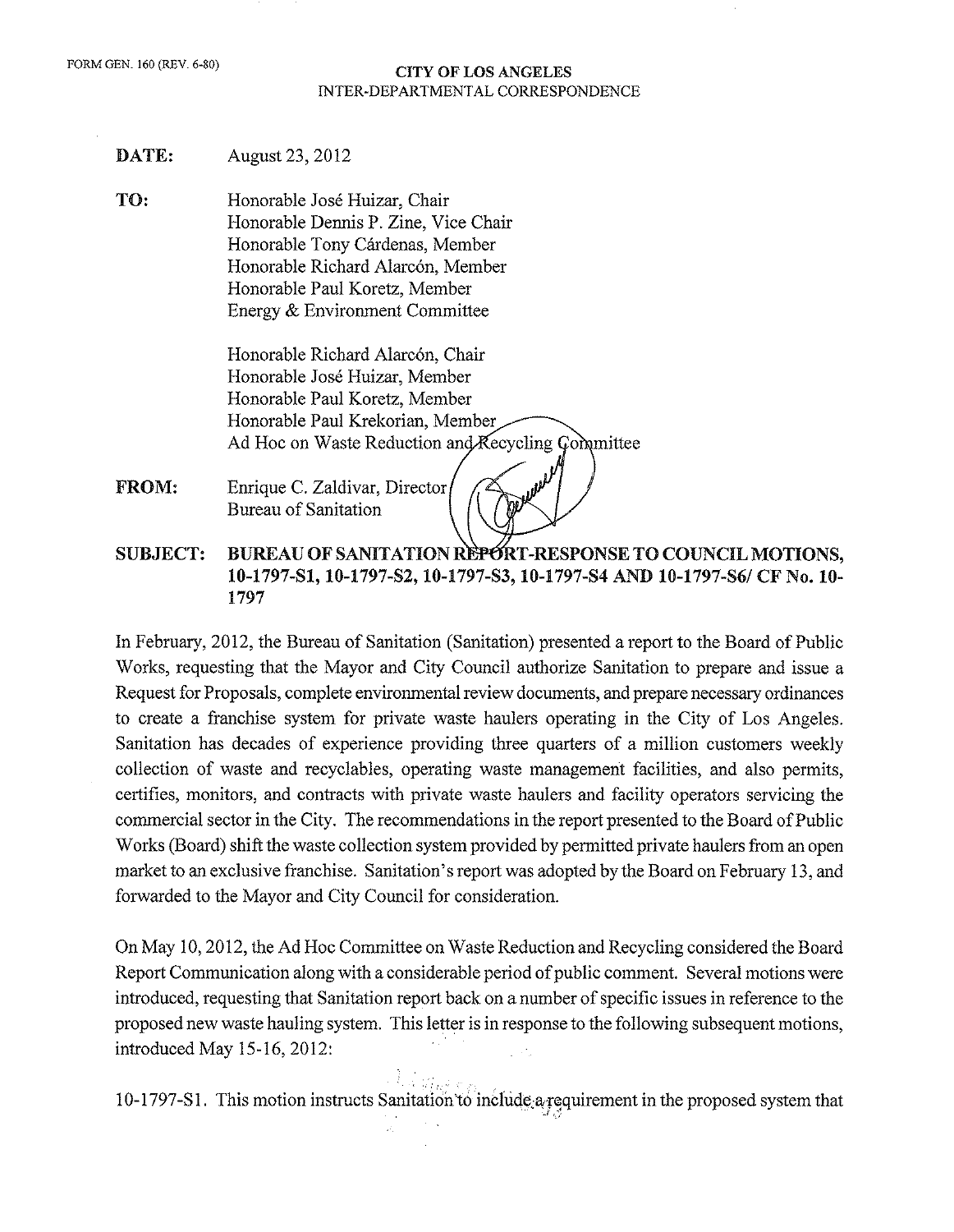franchisees deliver mixed waste only to facilities certified to ensure maximum diversion.

10-1797-S2. This motion instructs Sanitation to report to City Council on addressing the specific needs of the film studios within our borders through the proposed system; and exempt from the franchise temporary filming locations.

10-1797 -S3. This motion instructs Sanitation to report to City Council on addressing the specific needs of Hospitals through the proposed system.

10-1797-S4. This motion instructs Sanitation to report to City Council on: 1) Designation of a certain number of franchise zones as 'small enterprise' zones to provide opportunities for small haulers; 2) Assistance to small haulers in securing loans or other capital assistance to increase participation in the franchise process.

10-1797 -S6. This motion instructs Sanitation to report to City Council on including incentives to franchisees that meet or exceed the goals of the proposed program.

Sanitation has examined the issues raised through the motions that have been approved, and is prepared to make a series of recommendations to further clarify the proposed exclusive franchise system in response.

# Recommendations:

Additional Recommendations for the proposed exclusive franchise system, including:

- 1. In response to Motion No. 10-1797-S1, Sanitation recommends: The proposed franchise build upon the existing "Processor Certification Program" (Certification Program) and require that all mixed waste processing facilities utilized by franchised waste haulers be certified by Sanitation;
- 2. In response to Motion No. 10-1797-S2, Sanitation recommends: Temporary filming sites be considered a similar activity to a construction/demolition site, and therefore not subject to the private waste hauler franchise;
- 3. In response to Motion No. 10-1797-S2, Sanitation further recommends: Terms be included in the Request for Proposals (RFP) and franchise contracts to address the needs of the film studios, such as 24-hour service and short response timeframes;

 $\,$ i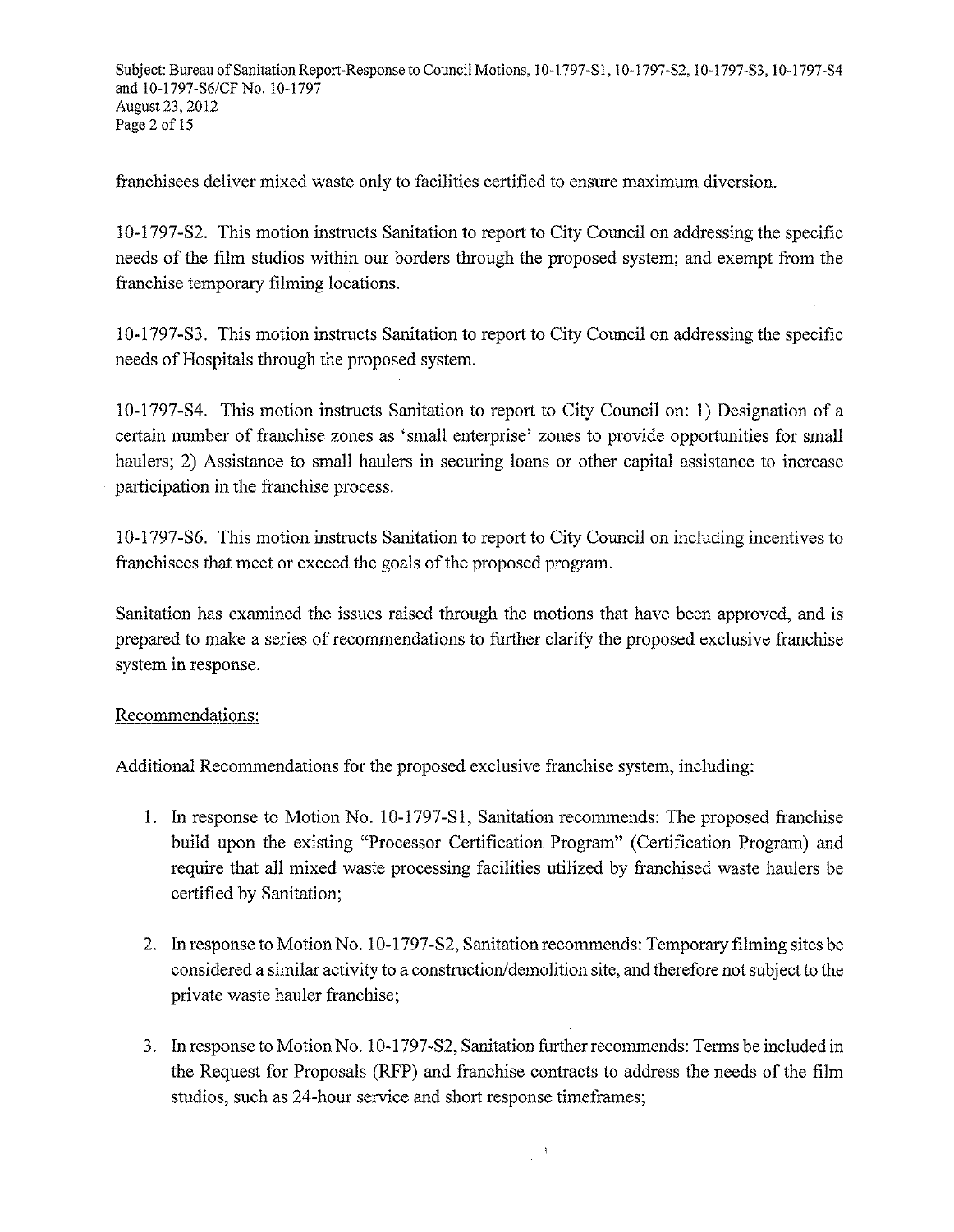Subject: Bureau of Sanitation Report-Response to Council Motions, 10-1797-S1, 10-1797-S2, 10-1797-S3, 10-1797-S4 and 10-1797-86/CFNo. 10-1797 August 23, 2012 Page 3 of 15

- 4. In response to Motion No. 10-1797-S3, Sanitation recommends: Terms be included in the RFP and franchise contracts to address the needs of the large hospitals such as coordinating with hospitals on the proper segregation of mixed waste and exempted specialty waste, meet the demands for pick up, and other service request requirements;
- 5. In response to Motion No. I 0-1797-S4, Sanitation recommends: As a method to assist small haulers, use the methods in the City's Business Inclusion Program. Establish minimum subcontracting percentages for Small Business Enterprises (SBE) in the RFP and franchise agreement for each service area;
- 6. In response to Motion No. 10-1797-S6, Sanitation recommends: Staff recommends that incentives for exceeding the City's environmental goals be built into the request for proposal (RFP) process;
- 7. In response to Motion No. 10-1797-S6, Sanitation further recommends: That a program Sanitation is proposing a program to recognize and reward businesses that can serve as peer mentors to others, who have gone beyond the blue bin to embrace practices that minimize waste production, control purchasing, and maximize collection of recyclables to create as little residual waste as possible. In addition, businesses should receive rewards for their efforts. A recognition program, including awards before the Mayor and City Council, networking opportunities, case studies and media outreach, can be part of the final franchise system approved by the City.

### Discussion

Due to the scope of the proposed change in the private waste hauling system in the City of Los Angeles, Sanitation has been investigating a number of questions that have been raised by business organizations, permitted private waste haulers, and other interested parties. This investigation included site visits with several business types including hospitals and local film studios.

Motion Sl- Certification of Mixed Waste Processing Facilities

Council Motion 10-1797-S1 instructed the Bureau to report on requiring facilities, utilized by future LA City commercial and multi-family franchise holders to process non-source separated waste, be certified by the Board of Public Works to ensure maximum diversion pursuant to AB939 and AB341. This motion recognizes the importance that the City's proposed franchise system ensures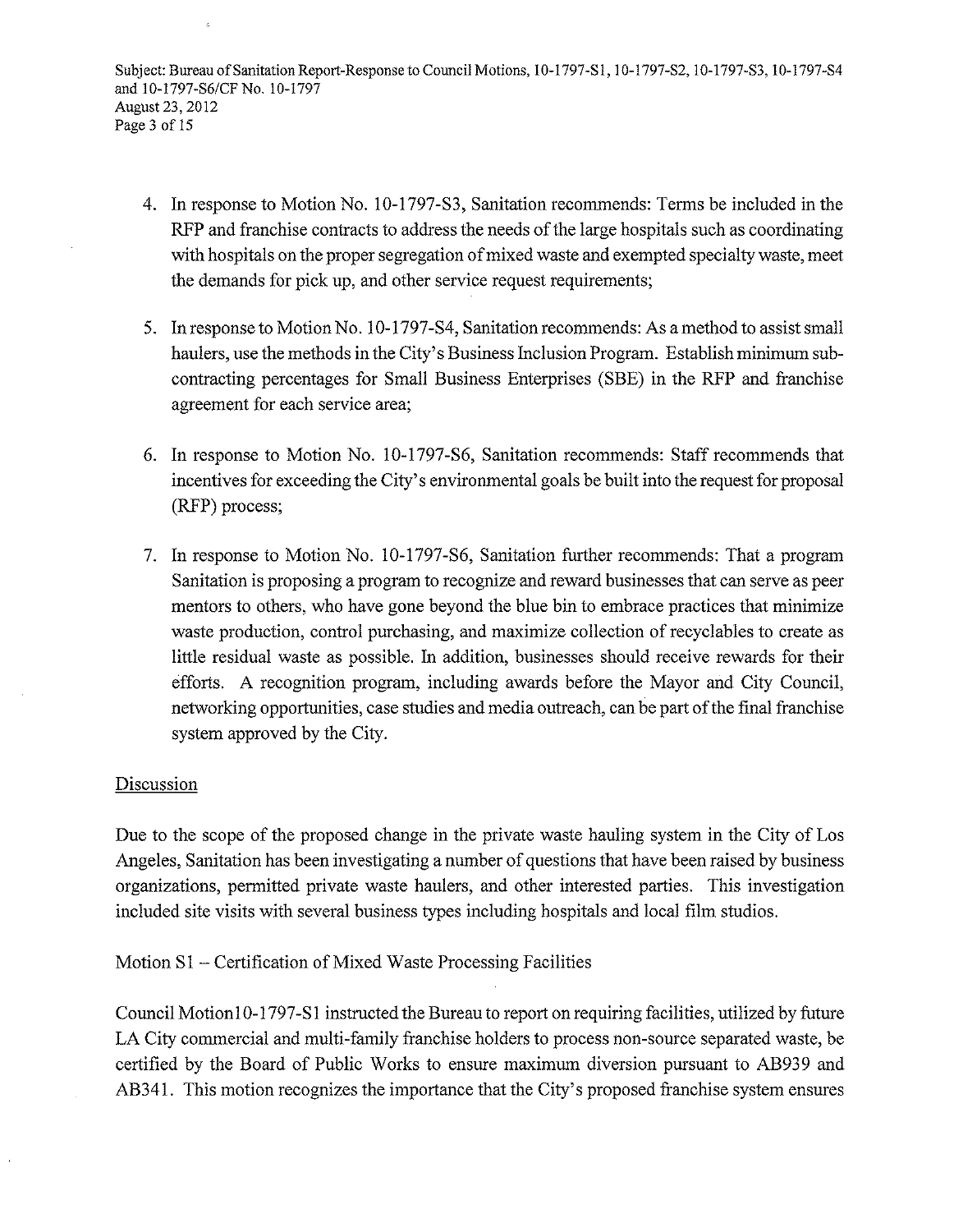Subject: Bureau of Sanitation Report-Response to Council Motions, 10-1797-S1, 10-1797-S2, 10-1797-S3, 10-1797-S4 and 10-1797-86/CFNo. 10-1797 August 23, 2012 Page 4 of 15

that its goals are met and that those goals are verifiable, irrespective of the local jurisdiction where the waste is handled.

There are currently over 800 permitted waste haulers operating within the City. Permitted waste haulers have reported utilizing over 250 facilities for the handling or processing of waste. With the exception of the thirteen facilities that have volunteered to participate in the Bureau's certification program, the City has no oversight of these facilities. The lack of oversight does not allow the City to inspect, audit and verify actual diversion at these facilities. As the City moves towards its zero waste goals it is imperative that facilities utilized under future franchise agreements be held to high and verifiable diversion standards.

In June 2003, City Council approved a rebate program designed to help close the gap between the cost of landfill disposal and the cost of recycling. The goal of the program was to re-direct the haulers to mixed waste processing facilities instead of landfills. City permitted waste haulers that utilize City certified processing facilities are eligible to receive a per ton rebate for every ton of material recycled. The City-issued rebates are used by the permitted waste haulers to offset future AB939 fee payments. Under this existing program, the City certifies mixed waste processors under a voluntary certification process. Bureau staff certifies processing facilities through annual site audits and quarterly reports, and calculates facility diversion rates. These diversion rates are used to determine the amount of tonnage delivered by the haulers that is eligible for rebates.

Since the inception of the program, the number of certified processors and their corresponding recycling rates has grown dramatically. When the program launched in 2003 there were only three (3) certified construction and demolition (C&D) debris processors and two (2) certified mixed solid waste processors. Today, there are currently eleven (11) certified C&D processors, three (3) certified mixed solid waste processors, and two (2) certified food waste processors. The average recycling rate of City certified C&D processors is now 73 percent and the average recycling rate at mixed waste certified processors has risen to 28 percent.

The amount of materials delivered to these certified processors has also increased dramatically in the eight years since the program began. Due to actions such as the mandatory C&D recycling program, more permitted haulers are taking materials to these certified processors instead of disposal facilities, which reduces disposal in the City.

Sanitation recommends the City build upon the existing "Processor Certification Program" (Certification Program) for inclusion in the proposed franchise system. The Certification Program will be modified for all mixed waste processing facilities utilized by franchised waste haulers. Under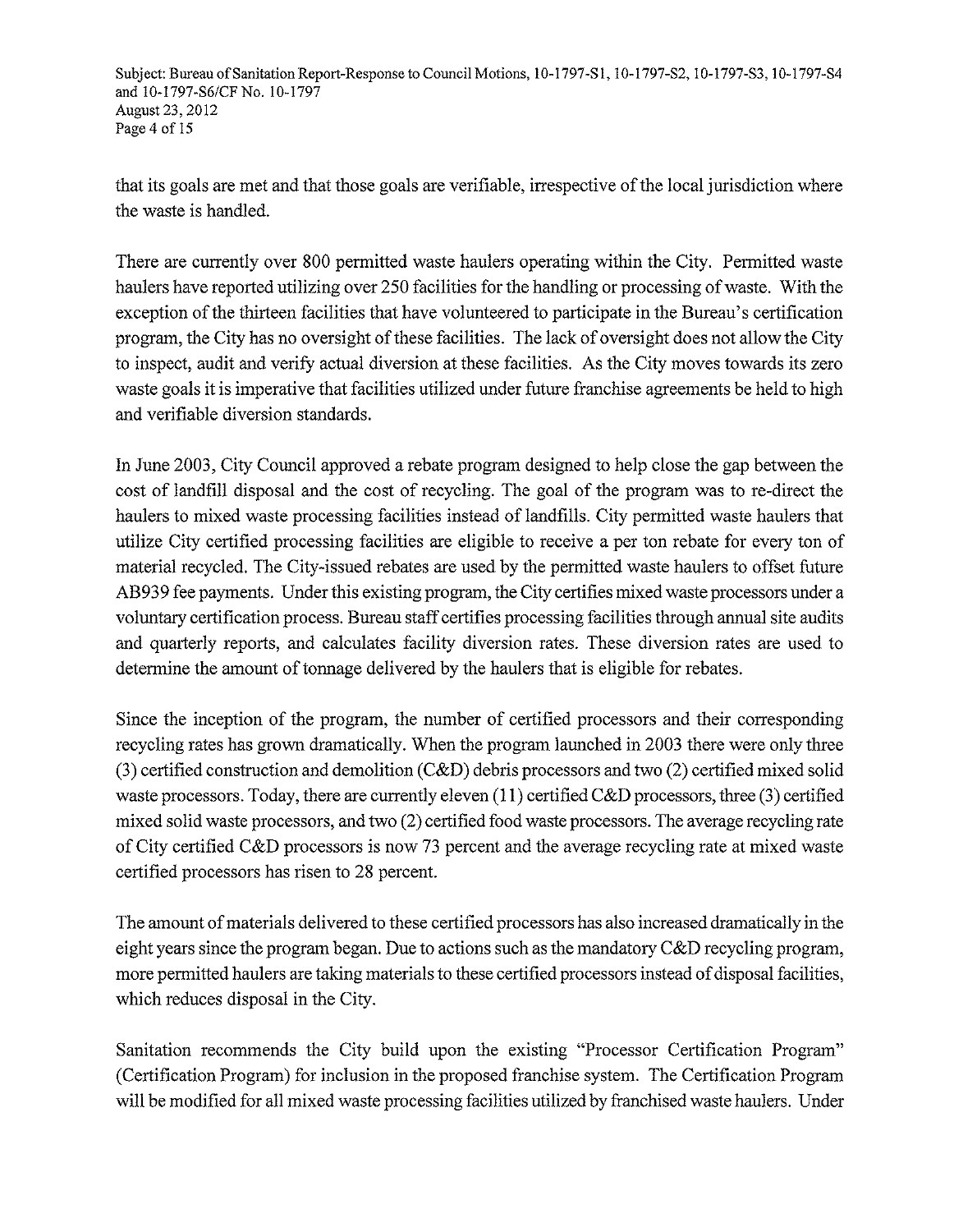Subject: Bureau of Sanitation Report-Response to Council Motions, 10-1797-S1, 10-1797-S2, 10-1797-S3, 10-1797-S4 and 10-1797-86/CFNo. 10-1797 August 23, 2012 Page 5 of 15

the franchise system, all mixed waste processing facilities utilized by a franchise waste hauler will become subcontractors to the franchisee. Sanitation proposes that all mixed waste processing facilities be certified. Certified facilities will be required to submit quarterly reports, document all incoming and outgoing material and the destinations, and agree to audits and detailed inspection by City staff to be allowed to participate. Through the Certification Program, Sanitation will ensure that processing facilities are held to the highest possible diversion standards necessary to meet regulatory requirements such as mandatory commercial recycling, and the City's adopted Zero Waste goals.

# Motion S2 - Filming Industry

Council Motion 10-1797-S2 instructed the Bureau to report on: responding to the needs of studios, including such factors as quality of service, timeliness, and responsiveness to the specific demands of studio work; and exempting temporary filming locations from the franchise system, due to the temporary nature of the work.

There are a number of major and independent studios in Los Angeles, where motion pictures and television programs are produced. These studios include: Paramount Pictures, Twentieth Century Fox, Sunset Gower Studios, Raleigh Studios, and Ren-Mar Studios. Production on these studio lots could include filming by the parent company and its subsidiaries, and/or independent production companies. Studios in the Los Angeles area produce feature films, documentaries, television series, talk shows, game shows, and animated productions.

In 1995 the studios created the Solid Waste Task Force to help ensure the industry contributed to the City's compliance with AB 939 requirements. This task force was created under the auspices of the industry association, the Alliance of Motion Picture and Television Producers (AMPTP). Members of the Solid Waste Task Force share information about source reduction and recycling programs. The studios have tackled recycling and source reduction with effective and innovative programs that have resulted in high diversion rates, as reported by the studios.

A team comprised of Sanitation Executive management, Board President Andrea Alarcon, and Sanitation staff visited two studios located within the City, with the assistance of the Motion Picture Association. The team visited Fox Studios on Avenue of the Stars, and Paramount Studios on Melrose Ave. These are two of the largest studios operating in Los Angeles.

Fox Studios maintains a comprehensive environmental program. Their environmental program includes use of electric vehicles, renewable energy (solar power), preferred purchasing procedures,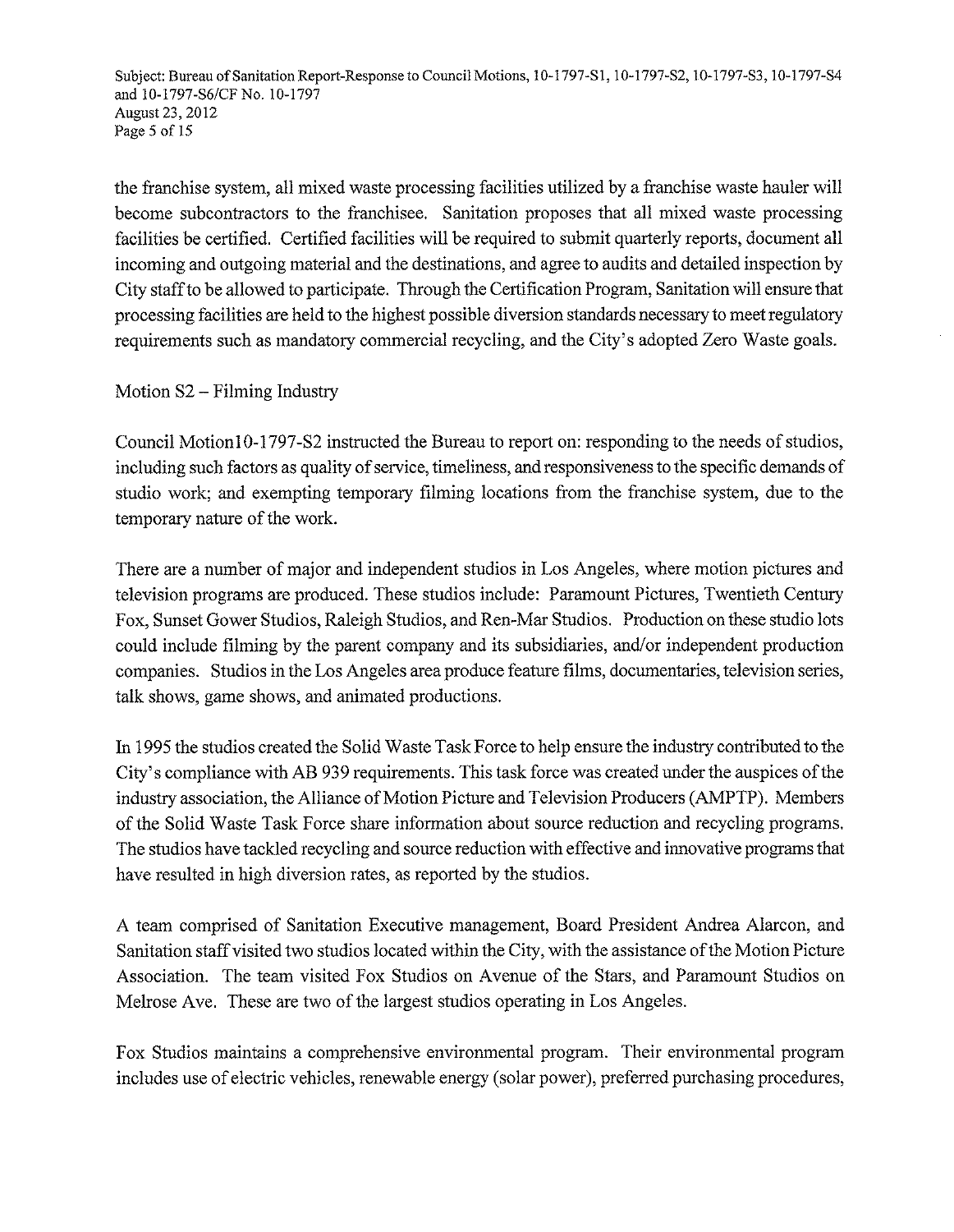Subject: Bureau of Sanitation Report-Response to Council Motions, 10-1797-S1, 10-1797-S2, 10-1797-S3, 10-1797-S4 and 10-1797-86/CFNo. 10-1797 August 23,2012 Page 6 of 15

source reduction, food waste recycling and recycling of a variety of other materials. Fox has partnered to create a Green Production Guide to share environmental goals across the industry.

Fox Studios, like many studios, are in a constant state of change. By the nature of how studios operate, stages within the studio are constantly changing. A stage may be used for a day and the set must be completely removed for another shoot the next day. Sets are being constructed and deconstructed as the demand requires. There are permanent staff on site, however with the fluctuations in stage use, the number of people on site supporting various filming activities can vary between 4,000 and I 0,000. In addition, to the varied operations on site there is also limited access for refuse trucks and other vehicles. Many of the streets within the studio are very narrow and often lined with filming equipment and set pieces.

Waste collection needs vary on a daily basis at the studio. The studio maintains separate "on-call" bins for metals, wood from their carpentry shops, and from their set tear down. The material from the set tear down is considered demolition debris. They also maintain over 70 permanent trash bins for mixed waste located throughout the site. Mixed waste is collected by their contracted waste hauler, Athens Waste Services (Athens), and is processed at their mixed waste processing facility in Industry. Athens also collects their set tear down debris and source separated material such as food waste.

Timing and flexibility in collection of waste is vital to the operation of the studio. A single set tear down can fill a number of temporary bins. With the limited space at the studio the bins must be removed within hours of the hauler being notified. Fox's waste hauler services the seventy permanent bins twice a day, however, only charges for bins that actually have waste in them and are collected. This flexibility in billing is necessary to address the daily fluctuations in waste generated.

Paramount Studios also maintains a comprehensive environmental program. Their environmental program includes a Green Initiative Program, source reduction, use of biodegradable food service ware, re-use programs and recycling. Paramount's Green Initiative Program includes staff training on issues such as recycling.

The studio maintains separate bins for metals, wood from their carpentry shops, and for their set tear down. They also have a source separation program for mixed beverage containers. Mixed waste is collected by their contracted waste hauler and is processed at their mixed waste processing facility in Industry.

Much like Fox Studios, Paramount Pictures Studios is in a constant state of movement. Sets on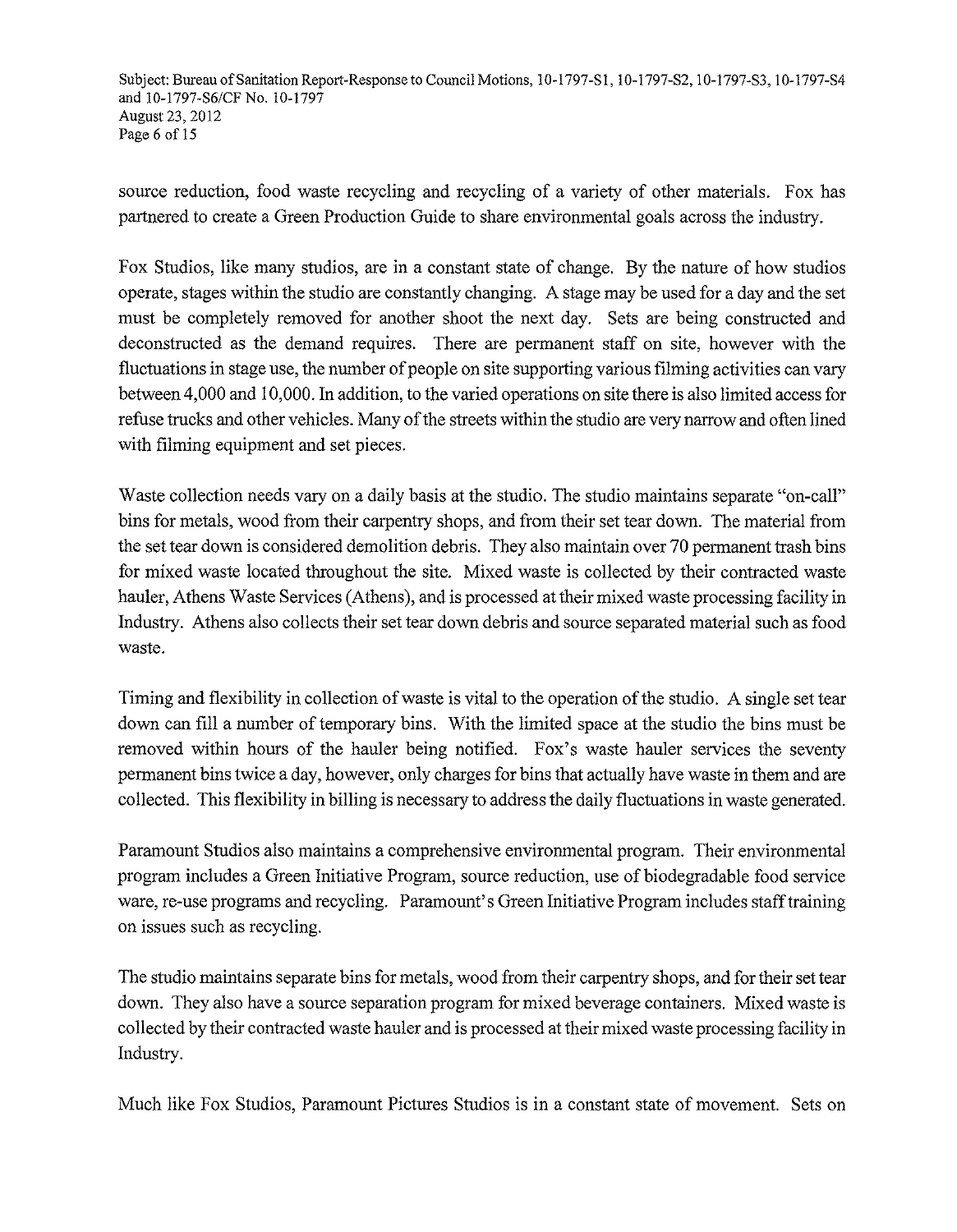Subject: Bureau of Sanitation Report-Response to Council Motions, 10-1797-Sl, 10-1797-S2, 10-1797-S3, 10-1797-S4 and 10-1797-S6/CF No. 10-1797 August 23, 2012 Page 7 of 15

various stages are continually being constructed and deconstructed to meet the demand. Paramount Pictures has approximately 2,000 permanent staff on site. However, the number of additional people on site supporting various filming activities can vary daily. Paramount Studios also hosts over 300 special events annually. These events including award shows, movie premieres, receptions, parties and corporate events. Events can run from small to very large events with thousands of attendees. Waste generated from special events must be collected within a very short time frame including late evening and early morning pickups. An event may be held in the evening but the site may need to cleaned and prepped for a film shoot the next morning. The waste hauler must also be able to navigate very narrow streets with limited access.

In addition to the activities at the local studios, the City of Los Angeles is also a back drop for "onlocation" shooting. On-location shooting includes filming for featured films, television shows, commercials, still photography, videos, documentaries, and other miscellaneous filming activities. On-location filming can occur at an endless number oflocations throughout the City. According to a report by Film LA, a private,  $501(c)4$  not-for-profit organization established for the public benefit, there were nearly 30,000 permitted production days in the City in calendar year 2011 for featured films, television and commercials. A permitted production day is a single crew's permission to film a single project, at a single defined location, during any given 24-hour period. FilmLA, Inc (formerly the Entertainment Industry Development Corporation (EIDC)) assists the City with coordination of filming permit requests for location filming for the City of Los Angeles and some other parts of Los Angeles County.

On-location shooting is a temporary activity. Shooting can range from a few hours to several days. Waste generated from on- location filming typically results from the demolition of temporary sets. Often sets are erected on site for filming and then immediately tom down. Waste must be removed from the temporary location as soon as the filming ends. This often occurs in the late evening or early morning hours so the site can return to its normal operation. Filming of a single movie may involve the set up and tear down at multiple locations throughout the City, crossing over proposed franchise boundaries.

The team found that, although each studio was unique in how they managed waste within their facilities, they shared many similarities. Studios operate twenty-four hours a day and need the flexibility of having their waste service twenty-four hours per day. Their operations produce a wide variety of waste such as hazardous waste, electronic waste, medical waste, construction and demolition debris, food waste and office waste. Collection needs and frequency vary on a daily basis. Although, studios have waste needs that are different from most other businesses in the City, they are serviced by a number currently City permitted waste haulers. These haulers have been able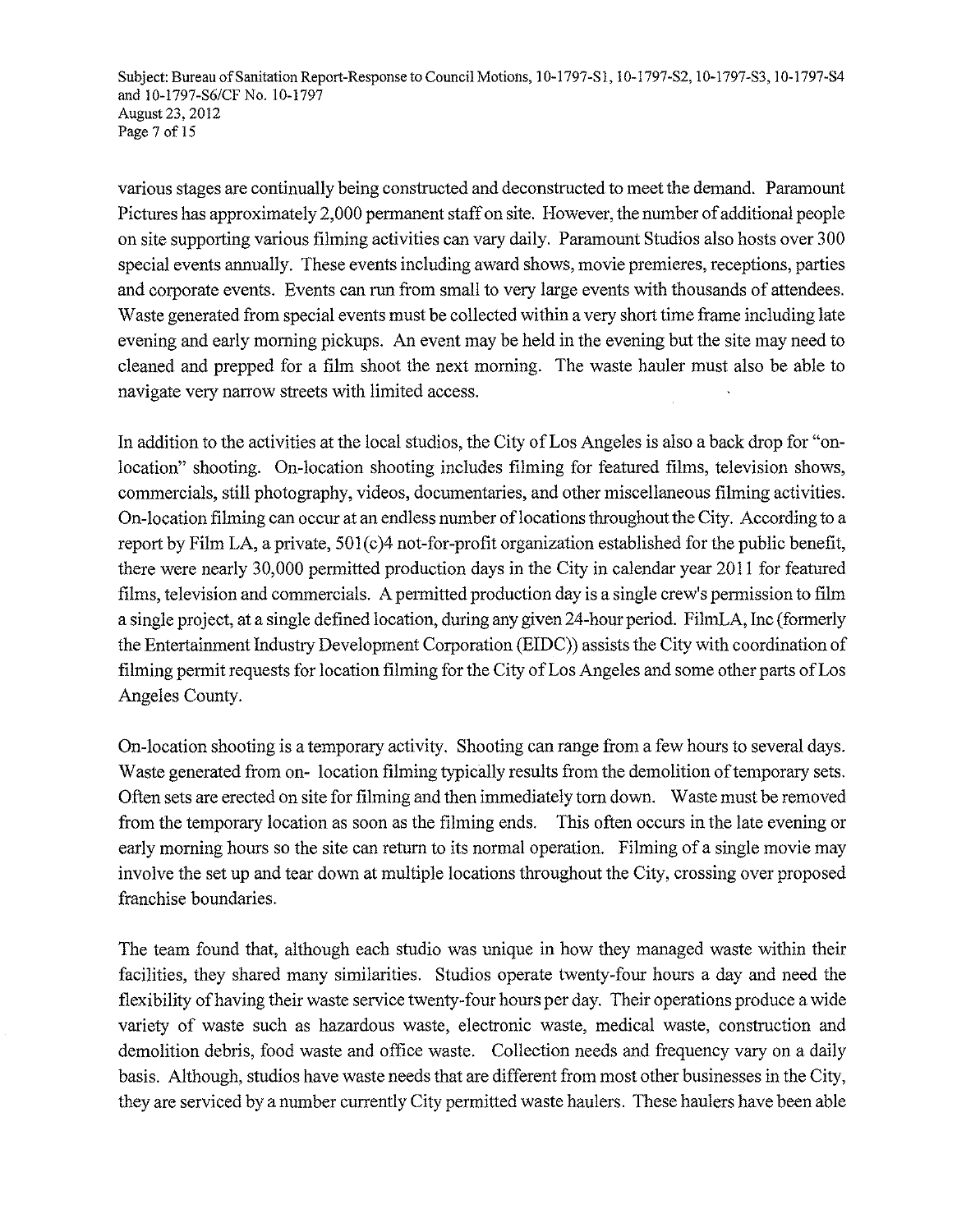Subject: Bureau of Sanitation Report-Response to Council Motions, 10-1797-S1, 10-1797-S2, 10-1797-S3, 10-1797-S4 and 10-1797-86/CF No. 10-1797 August 23, 2012 Page 8 of 15

to adapt to meet the studios unique needs.

Based on the sites visits performed, Sanitation recommends that the commercial waste generated from Studios be included in the proposed franchise system. The key to meeting the needs of the studios under a franchise agreement is to ensure the RFP and franchise agreements contain language that requires the franchise hauler to meet the unique challenges. These challenges include the need for specialized vehicles, such as small waste collection vehicle to navigate the narrow streets at studios, twenty-four hour a day service, fast response time which is typically within two hours of a request for pick up, and flexibility in billing. Flexibility in billing is needed to account for varied need of service for permanent bins. The RFP and contracts will be drafted to meet these challenges. It is also important to note that much of the material generated at studios is exempt from the proposed franchise structure, as currently recommended. The collection of electronic waste, source separated recyclables, and C&D debris is not included under the proposed franchise system.

Sanitation further recommends that waste generated from permitted temporary filming location should not be considered commercial waste and therefore not included in the proposed commercial franchise system. The temporary nature of the service and the composition of the material are not commercial waste for purpose of the proposed franchise system. Much of the material is mixed C&D waste. The City has a program in place to ensure diversion of C&D waste collected at temporary sites and Sanitation has recommended that C&D waste be exempted from the proposed franchise.

### Motion S3 - Hospitals

Council Motion 10-1797 -S3 instructed Sanitation to report on addressing the unique needs of hospitals, including factors such as quality of service, timeliness, and responsiveness to the specific waste demands of hospitals. This motion recognizes the need to address the conditions and terms applicable to waste generated by hospitals.

Businesses in the medical and health services industry include hospitals, convalescent facilities, skilled nursing facilities, hospices, and health clinics. There are approximately 49 hospitals located within the City limits, hundreds (over 300 from City's business database) of skilled nursing or convalescent facilities and hundreds of health clinics located in the City. In total there are over 1,000 businesses that fall under the medical and health services industry located in the City.

The waste generated by this business sector include medical waste (often referred to as "red bag" waste due to the color of the container this waste need to be contained in), pharmaceutical waste,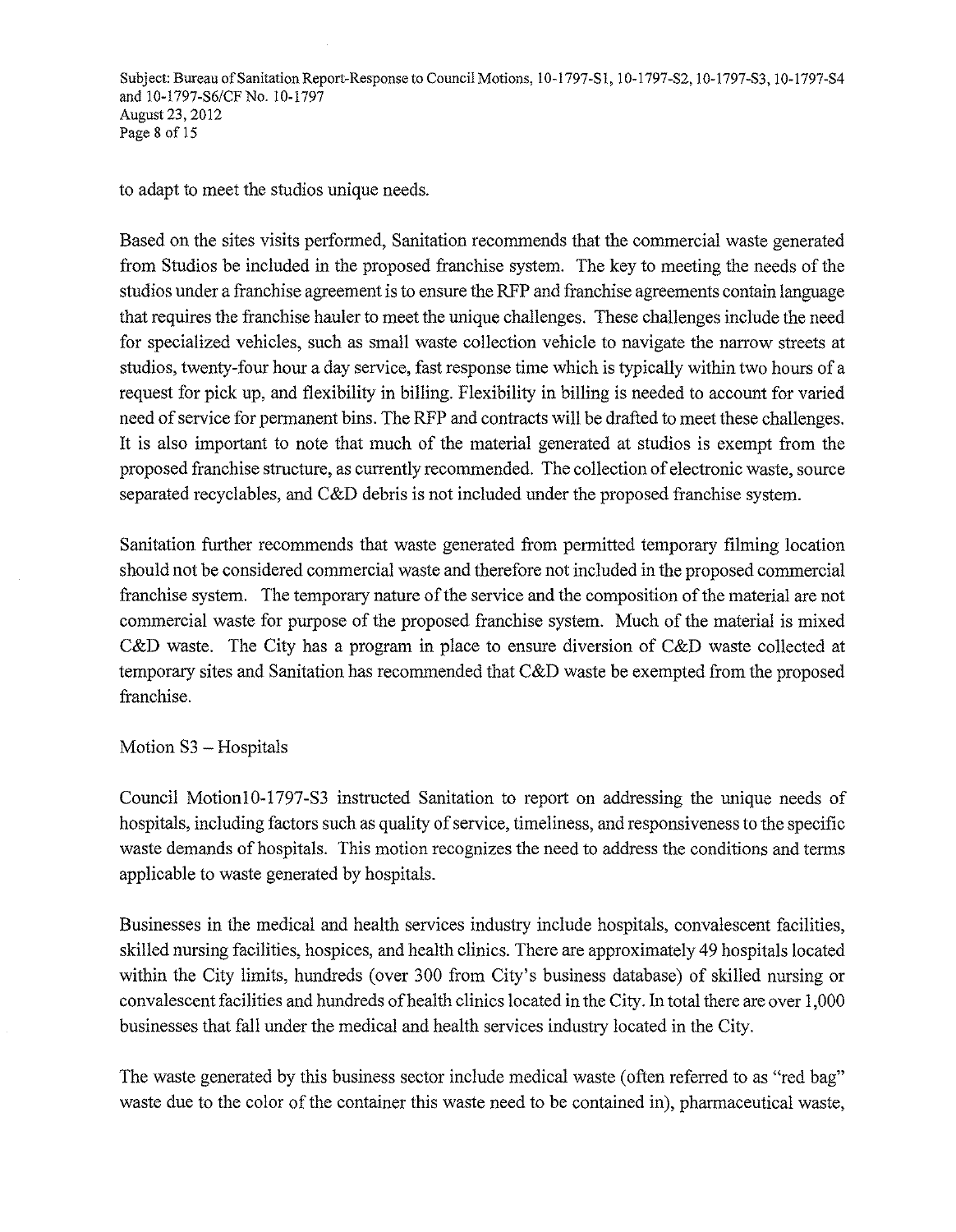Subject: Bureau of Sanitation Report-Response to Council Motions, 10-1797-S1, 10-1797-S2, 10-1797-S3, 10-1797-S4 and 10-1797-86/CFNo. 10-1797 August 23, 2012 Page 9 of 15

hazardous and toxic wastes, and regular commercial waste. Other waste includes electronic waste, construction and demolition debris, and food waste.

As stated in the staff report dated February 13, 2012, Sanitation recommends medical waste, hazardous waste, radioactive waste, and pharmaceutical waste be exempted from the commercial waste franchise. Medical waste and pharmaceutical waste are regulated by the California Department of Public Health, are not included in the definition of commercial solid waste and therefore cannot be combined and disposed with regular municipal solid waste stream. Some larger hospitals have autoclave equipment installed onsite to reduce the amount of the medical or red bag waste collection. Autoclave equipment sterilizes medical waste to kill pathogenic and infectious microorganisms. Once medical wastes have passed autoclave process they may be disposed of in the same manner as any other commercial wastes.

Sanitation Executive management and staff visited three hospitals within the City limits with assistance from the Hospital Associations of Southern California, including White Memorial Hospital in Boyle Heights, Keck-USC Hospital in Lincoln Heights, and Northridge Hospital Medical Center in Northridge. These are medium size hospitals with beds ranging from 250 to 450 and represents varying methods of waste management.

White Memorial utilizes Waste Management to manage various waste hauling contracts and to implement a comprehensive recycling program for the entire hospital. With the assistance of Waste Management, White Memorial has a comprehensive waste management plan that includes collection of source separated recyclables, e-waste, hazardous chemicals, sharps, pharmaceuticals, and mixed waste. They have also implemented source reduction plans for items such as medical product packaging and reconditioning of laboratory chemicals. Waste Management, under contract, manages the collection of the various waste streams but does not necessarily collect the waste. For example, commercial waste is hauled by Waste Management, however, medical waste is collected by SteriCycle.

Keck-USC Hospital does not have as a comprehensive waste reduction or recycling plan. In lieu of separating the commercial waste from medical waste, such as done by White Memorial, Keck-USC combines these waste streams into one and processes the waste through an autoclave. Keck-USC utilizes SteriCycle, a comprehensive medical waste management company, to manage the facility waste contracts and operate the onsite autoclave. Once the material is autoclaved it can be disposed of as regular commercial waste. Although Stericycle manages the waste stream within hospital they utilize a separate City permitted waste hauler, Potential Industries, as a subcontractor to haul and dispose the autoclaved waste.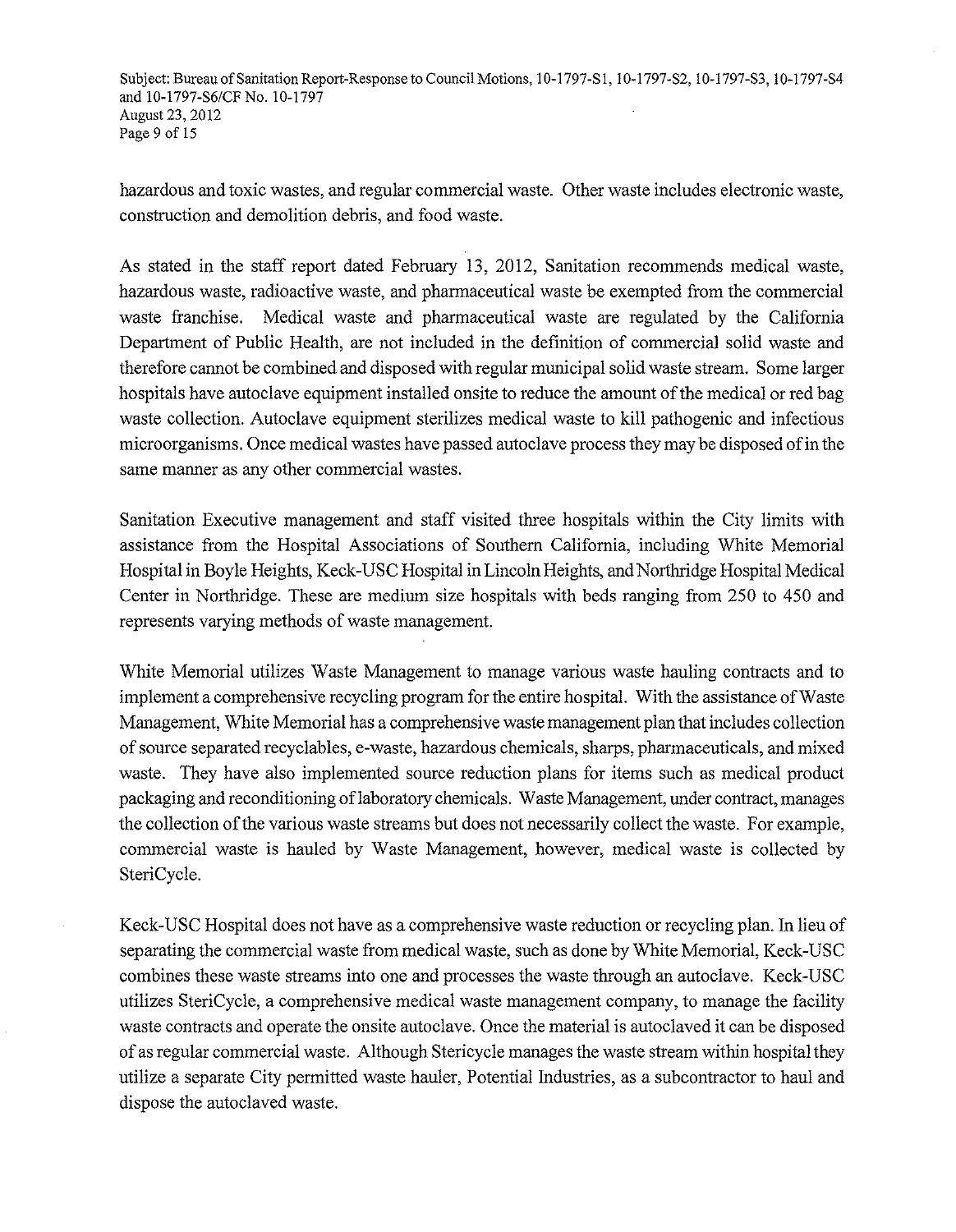Subject: Bureau of Sanitation Report-Response to Council Motions, 10-1797-S1, 10-1797-S2, 10-1797-S3, 10-1797-S4 and 10-1797-86/CFNo. 10-1797 August 23, 2012 Page 10 of 15

Northridge Hospital's commercial waste hauler at time of the visit was Waste Management, and they are transitioning to have SteriCycle manage the various waste hauling contracts. However, the commercial waste hauling portion of Northridge Hospital's waste will have to be serviced by a permitted commercial waste hauler rather than SteriCycle directly since SteriCycle is not a Citypermitted commercial waste hauler. SteriCycle could however become a permitted waste hauler under the current permit system.

In addition to visiting hospitals within the City, Sanitation staff reviewed franchise agreements with other cities within LA County. There are forty three (43) hospitals located in exclusive franchise cities; twenty two (22) located in non-exclusive franchise cities; and four (4) located in unincorporated County. Sanitation staff contacted cities with exclusive solid waste franchises with large hospitals located within their jurisdictions. Kaiser Permanente, Saint Francis Medical Center, City of Hope and Lorna Linda University hospitals are located in the cities of Downey, Lynwood, Duarte, and Loma Linda, respectively. In each of the cities contacted, there is no franchise exemption granted to these hospitals with respect to their commercial solid waste. The commercial solid wastes generated by the hospitals are serviced by the assigned franchised haulers. In only one instance was a hospital granted an exemption from the franchise agreement, Rancho Los Amigos Rehab Hospital in Downey. However, the City of Downey exempted all Federal, State and County facilities in the commercial waste franchise agreement. The Rancho facility is exempt from because it is a County facility.

Each hospital was unique in how they managed waste within their facilities, and also the level of waste diversion and recycling. Although the hospitals visited used multiple companies to assist in the management of the various waste streams, the collection of mixed waste was performed by city permitted waste haulers. The bins containing the mixed waste were kept separate from the other waste streams and were typically on regular schedule for pick up. Some hospitals have aggressively worked to achieve high levels of diversion, but some residual waste remains.

Based on the sites visits performed and the review of other city franchise, Sanitation recommends that the commercial waste generated from hospitals be included in the proposed franchise system. Hospitals have made great strides in managing their waste streams. However, under the proposed franchise, hospitals can continue to work with any appropriate hauling company to collect the special and highly regulated exempted wastes. Hospitals will be able to continue to utilize a single company to manage their various waste contracts as long as the commercial waste hauling portion is serviced by the assigned franchise hauler.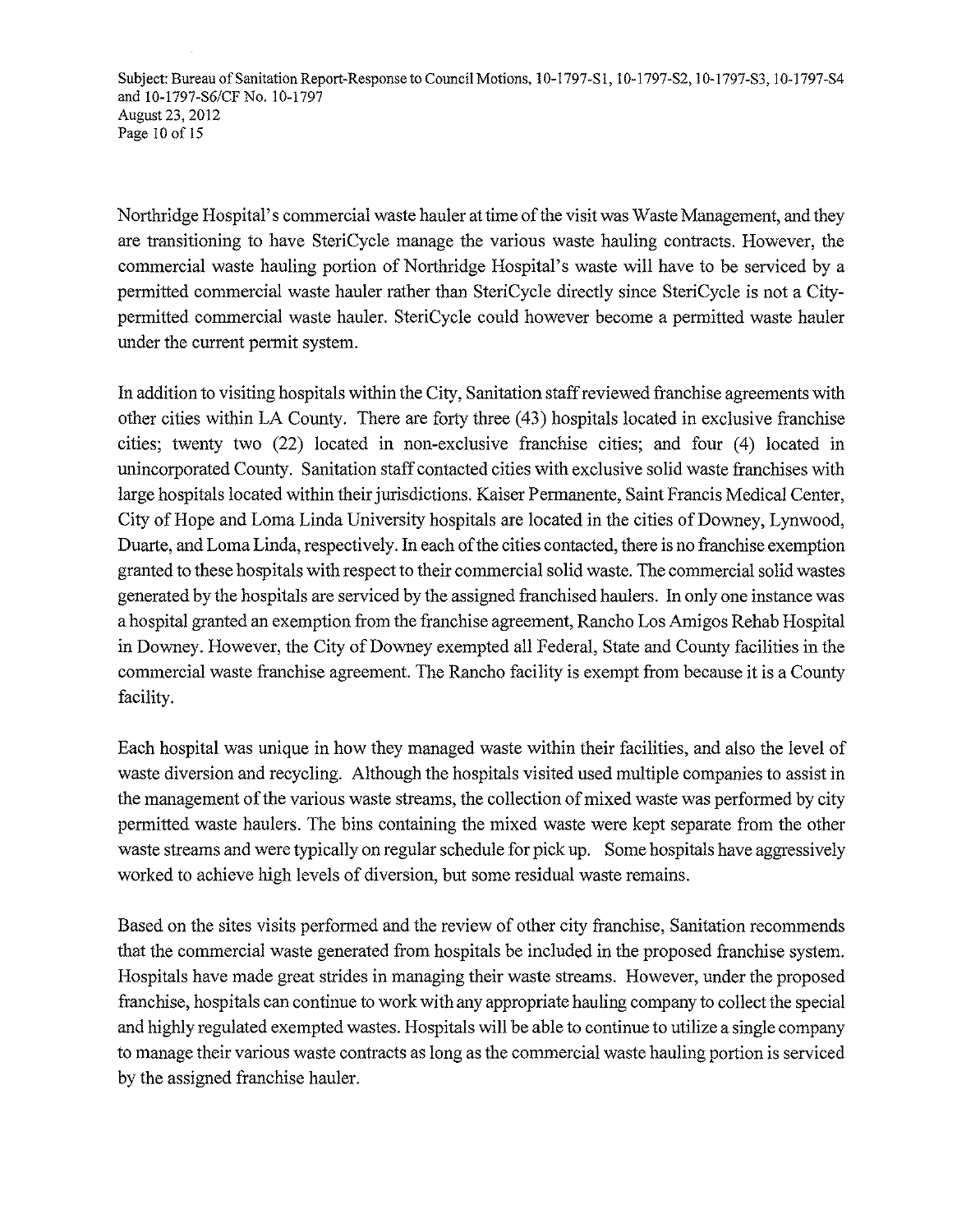Subject: Bureau of Sanitation Report-Response to Council Motions, 10-1797-S1, 10-1797-S2, 10-1797-S3, 10-1797-S4 and 10-1797-S6/CFNo. 10-1797 August 23, 2012 Page 11 of 15

The franchise contracts will be structured to support the needs of hospitals. Franchised waste haulers will be required to work with hospitals to maximize diversion, coordinate with hospitals on the proper segregation of mixed waste and exempted specialty waste, meet the demands for pick up, and other service request requirements.

Motion S4 - Small Hauling Companies

Council motion 10-1797-S4 instructs the Bureau to report to City Council on: 1) Designation of a certain number of franchise zones as 'small enterprise' zones to provide opportunities for small haulers; 2) Assistance to small haulers in securing loans or other capital assistance to increase participation in the franchise process.

The number of companies required to obtain a waste hauling permit from the City has significantly changed over the last two years. Prior to the adoption of the Construction and Demolition (C&D) Debris Recycling Ordinance, approved by City Council in December 2010, there were approximately 140 permitted waste haulers operating in the City. Of the 140 permitted waste haulers, Sanitation estimates that approximately 44 waste haulers regularly collected non-C&D waste from commercial and multifamily properties. However, by removing the permit exemption for contractors that self haul C&D debris, an additional 700 permitted waste haulers have been added (as of February 1, 2012) that collect just C&D waste. The additional permitted haulers are contractors that typically haul smaller amounts, less than 1,000 tons per year, of C&D waste in their own trucks. Collection and recycling of C&D debris is not recommended for inclusion in the proposed franchise system, and will continue to be administered through the existing permit process.

Waste hauling in the City is performed by a small number of large waste hauling companies and hundreds of small to medium companies. Of the over 800 permitted haulers, less than 70 collect enough waste to report receipts (required of those hauling more than 1,000 tons per year). The ten  $(10)$  top grossing waste haulers control 94% of the business, and the top four  $(4)$  control 85%. There is a stark contrast between the large hauling companies and what would be considered medium sized companies. The annual reported gross receipts, associated with collecting commercial waste in the City, for the top 4 hauling waste hauling companies range from \$18 million to \$64 million, the remaining hauler gross receipts range from \$50 thousand to \$2 million. Based on a survey conducted, staff found that smaller haulers currently service between 500 and 1,000 locations each. The largest haulers service over 20,000 locations each. The smallest of the haulers serve well under 500 accounts.

The proposed exclusive franchise system divides the City into multiple franchise collection areas.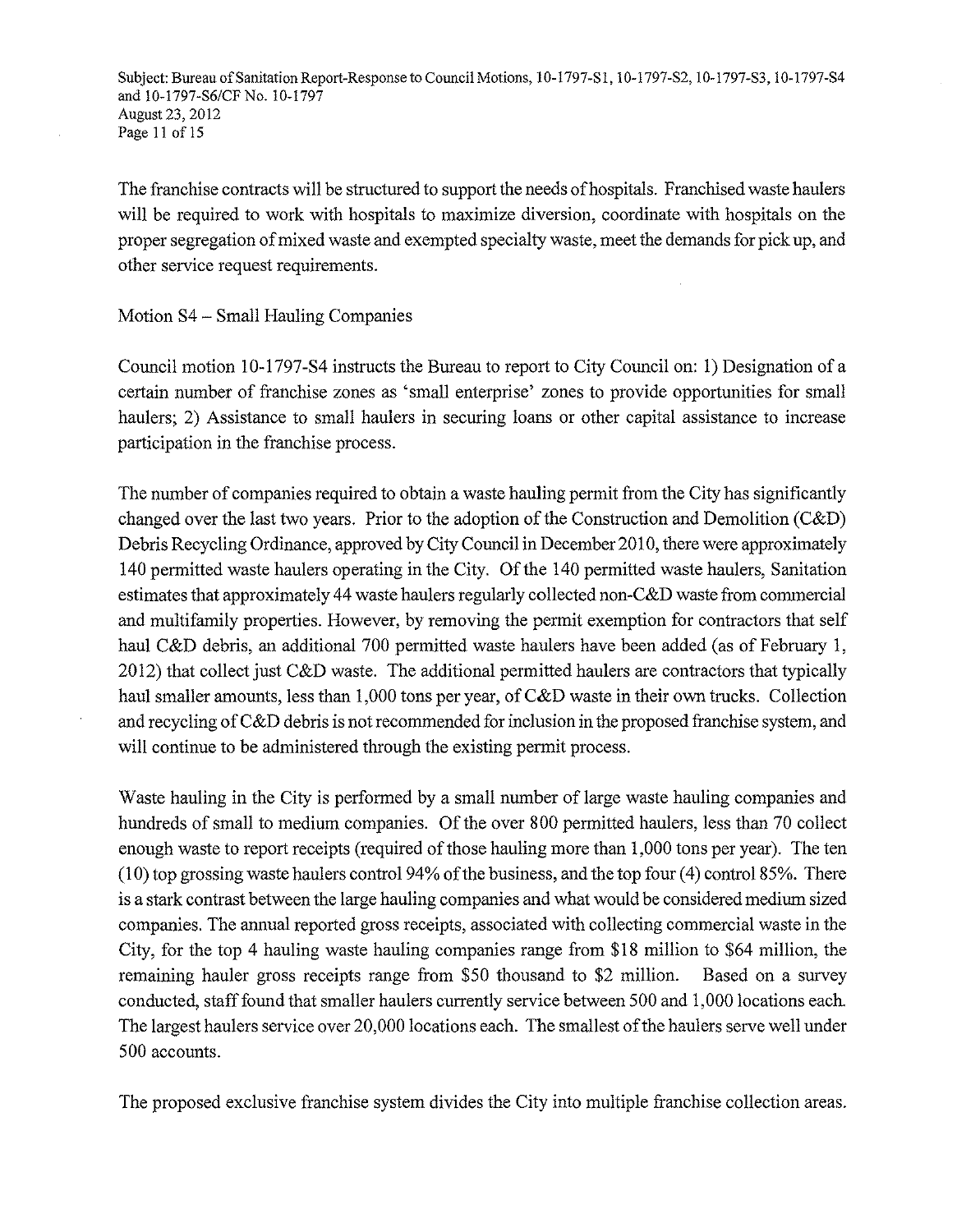Subject: Bureau of Sanitation Report-Response to Council Motions, 10-1797-S1, 10-1797-S2, 10-1797-S3, 10-1797-S4 and I0-1797-S6/CFNo. 10-1797 August 23, 2012 Page 12 of 15

The franchise areas would be varied in size to allow varied sized waste haulers the opportunity to compete. Although some of the franchise area may be small, with only a few thousand accounts, they may still be too large for some haulers. However, small haulers will find it difficult to navigate the RFP process and meet the demands of the RFP as the primary franchisee. A proposer will need the ability to respond to standard City requirements such as insurance (add list) as well as other franchise requirements such as clean fuel vehicles. A proposer must also demonstrate their ability to service the area for which they are proposing. The administrative burden on the City would be higher if the number of franchise service areas increase.

Sanitation recommends that the franchise use the City's Business Inclusion Program as a method to ensure more participation in the franchise by small commercial waste haulers. Minimum subcontracting percentages can be established for Small Business Enterprises (SBE) for each franchise area. This ensures that a percentage of the franchise work in every zone is set aside for small businesses, and would increase the opportunities for small businesses to participate. Instead of requiring that small hauling companies navigate the RFP processes on their own, they would be able to work as subcontractors with other haulers acting as the prime proposer. Under this proposed requirement, there would be at least the same number of opportunities as there are franchise areas. In addition, haulers proposing as the prime franchisee may choose to work with multiple small haulers, increasing the opportunities. The small business subcontractingrequirements will not eliminate the opportunity of any hauler to propose but will give small haulers additional options.

The City defines a Small Business Enterprise (SBE) as a firm with three year average gross receipts ofless than \$7 million per year and an emerging business as a firm with a three year average gross receipts of less than \$3 million per year. All but four of the haulers reporting collecting commercial waste reported less than \$7 million in annual gross receipts in the City. However, many of these waste haulers also provide service to other local cities. Of the 42 waste haulers reporting gross receipts from commercial waste, twenty-four (24) are registered in the City of Los Angeles Business Virtual Network (BAVN). Of those registered, eighteen (18) are registered as Other Business Enterprises (OBE's), two (2) are registered as Local Business Enterprises (LBE's), two (2) are registered as Woman Business Enterprises (WBE's), and two (2) are registered as Small Business Enterprises (SBE's). The Business Inclusion program, Mayor Executive Directive 14, became effective January 1, 2012. It is likely that small commercial waste haulers have not yet taken advantage of the SBE certification. Sanitation staff will work with the Bureau's Central Contracting Unit and the Bureau of Contract Administration to identify additional SBE's.

Sanitation will work with small waste haulers to assist them in identifying the options available them to secure loans. There are a variety of programs currently available to small business through the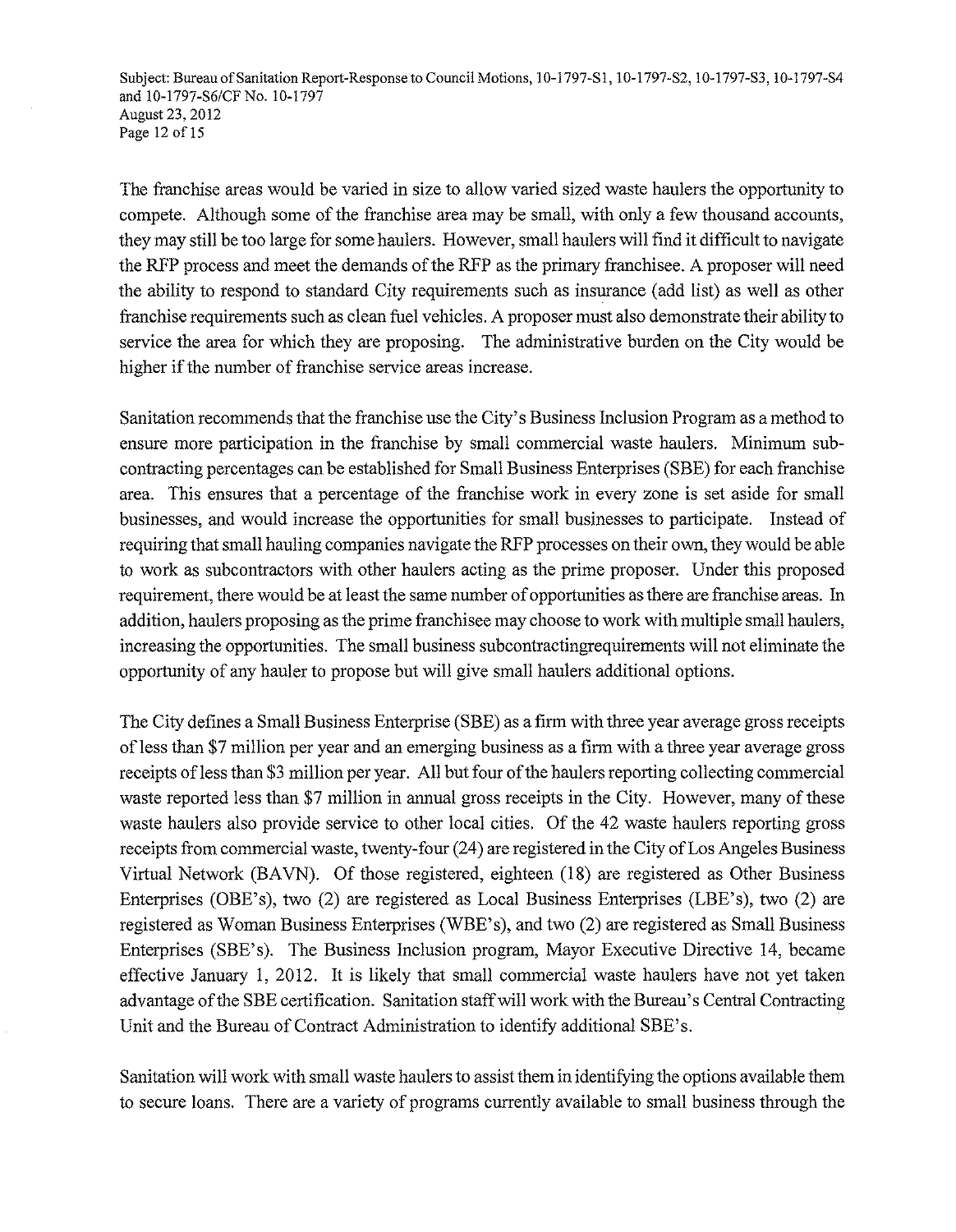Subject: Bureau of Sanitation Report-Response to Council Motions, 10-1797-S1, 10-1797-S2, 10-1797-S3, 10-1797-S4 and 10-1797-86/CF No. 10-1797 August 23, 2012 Page 13 of 15

Office of Small Business of the Mayor's Office of Economic and Business Policy (OEBP). The Office of Small Business is designed to assist small businesses in identifYing resources available to them. These resources include small business financing guides, hiring resources, and small business support organizations. Sanitation can hold workshops with waste haulers prior to the issuance of the RFP to make haulers aware of the resources available to them.

Motion S6 - Incentives to exceed Performance Requirements

Council Motion 10-1797 -S6 instructs Sanitation to report to City Council on including incentives and similar program to businesses that meet or exceed the goals of the proposed program. There are two aspects to this motion, the first being the permitted private waste haulers holding the franchise contract or contracts, and the second being the businesses served by the franchise holder.

Sanitation envisions that the City's franchise system will be designed in a slightly different way than most exclusive franchise agreements. Many agreements require recycling, and have waste diversion goals to be met. Sanitation is recommending that the franchise system in Los Angeles go a step further, and require that disposal reduction goals be met during the term of the franchise agreement. Rather than simply counting up the existing diversion practices in the commercial sector, the City and franchise holder will agree on a maximum disposal amount based on a reasonable measure, with that maximum disposal amount per zone to decrease over time. Currently the State of California does not calculate or post the diversion rates for California cities. Compliance with landfill diversion mandates is measured by disposal only. To keep pace with the increasing mandates at the State level, the City is required to reduce disposal overall. Tracking existing waste diversion and recycling programs provides a benchmark for opportunities, but is not the 'bottom line' when waste reduction is measured.

For the franchise hauler, minimum disposal reduction will be in the contract, with penalties for missing milestones during the term of the contract. Sanitation will set reasonable goals that can be met by providing convenient opportunities to recycle, while allowing proposers to include innovative solutions as well. Meeting the terms of the contract is not intended to qualify for an incentive.

In addition to the disposal goals set in the franchise agreements, franchised haulers must also assist the City in meeting its other environmental goals such as the climate action plan, Green LA: An Action Plan to Lead the Nation in Fighting Global Warming, adopted in May 2007. The Plan sets forth a goal of reducing the City's greenhouse gas emissions to 35% below 1990 levels by the year 2030, one of the most aggressive goals of any big city in the U.S. Franchised haulers will need to assist the City reach its greenhouse gas reduction goals. The franchise agreements will address these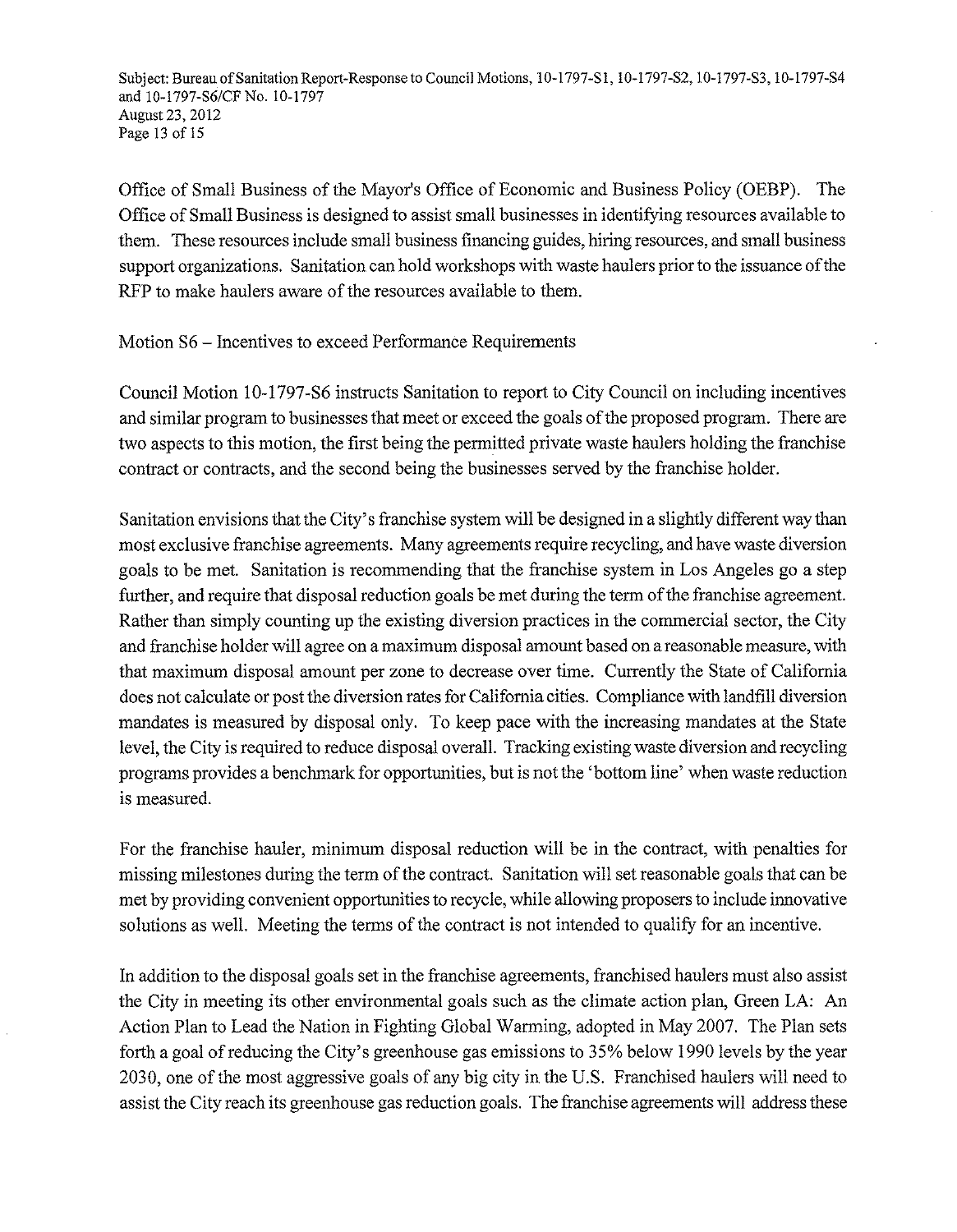Subject: Bureau of Sanitation Report-Response to Council Motions, 10-1797-S1, 10-1797-S2, 10-1797-S3, 10-1797-S4 and 10-1797-86/CFNo. 10-1797 August 23, 2012 Page 14 of 15

goals through requirements such as reducing the amount of material going to landfills, converting to clean fuel vehicles, and efficient truck routing.

There is, however, the question of exceeding the City's goals in advance of the contract deadlines. The City could use monetary means to incentivize franchisees to exceed the contractual requirements and assist the City in meeting its goals. The report prepared by Sanitation already recommends the current AB939/Administrative fee based on gross receipts be maintained as part of the franchise. The City's current AB939 fee is one of the lowest fees among other cities within the County. It is likely that Council may also recommend and approve a franchise fee, also based on gross receipts, to address the impacts of waste hauling in the City. Staff does not recommend that monetary incentives be tied to either of these fees. The cost of administering the franchise and implementing recycling program will be fixed and revenue to support these cannot vary. Also, the funding needed to address the impacts of waste hauling will also be fixed. Franchise fees and AB939/Administrative fees are typically incorporated into to rate structure as they are tied into a waste hauler receipts.

Staff recommends that incentives for exceeding the City's environmental goals be built into the request for proposal (RFP) process. Staff will allocate points in the scoring criteria for proposers that exceed the minimum environmental standards. Waste haulers that propose exceeding the stipulated environmental requirements in the RFP will be awarded additional points as part of the evaluation and ranking process. If awarded, these higher environmental standards will become part of the contractual requirements under the franchise agreements.

For the businesses served by permitted private waste haulers operating under a franchise system, Sanitation is proposing a program to recognize and reward businesses that can serve as peer mentors to others, who have gone beyond the blue bin to embrace practices that minimize waste production, control purchasing, and maximize collection of recyclables to create as little residual waste as possible. The City's Green Lodging and Green Business Certification programs will provide a way to allow local businesses to receive a certification that is recognized throughout California. Our franchise haulers will be able to nominate and assist businesses with the waste reduction portion of the certification. In addition, businesses should receive rewards for their efforts. A recognition program, including awards before the Mayor and City Council, networking opportunities, case studies and media outreach, can be part of the final franchise system approved by the City.

Sanitation proposes that the franchise haulers be required to have a minimum number of dedicated staff to assist businesses with waste assessments, recycling programs, and rewards. Permitted private waste haulers may also propose programs to subsidize equipment for businesses to reduce collected waste.